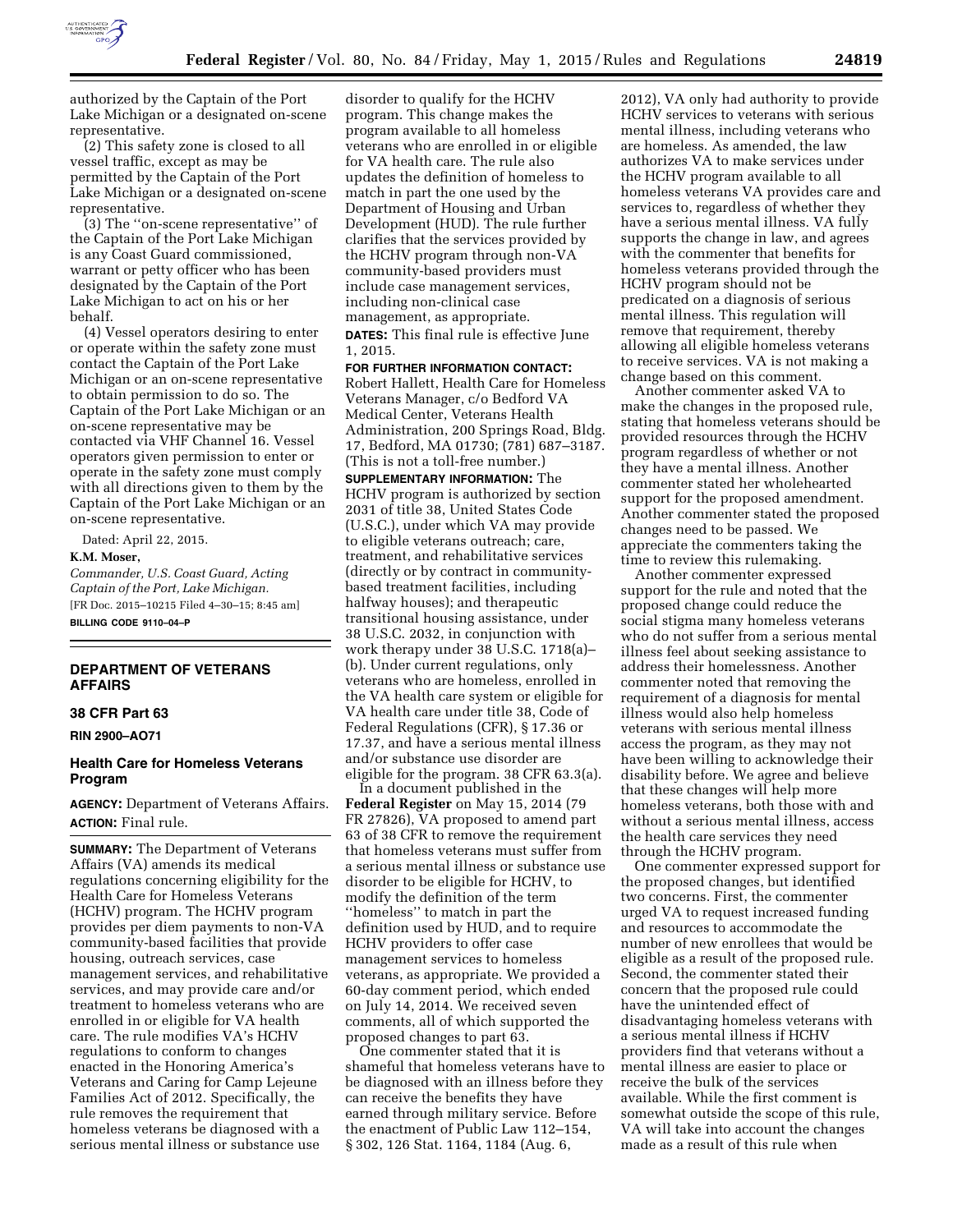determining the resources it will allocate for the HCHV program. However, VA notes that the rule should not result in any increased expense to the Department, as it only modifies the pool of eligible persons, rather than the number of persons served. As explained in the proposed rule, the principal driver of costs is bed availability, which would not change as a result of this rule. Similarly, and also in response to the second comment, VA has found that the supply of HCHV services generally exceeds demand, so we do not believe there will be a shift in emphasis or a reduction in services from homeless veterans with a serious mental illness. Further, the HCHV provider would be prohibited from engaging in discrimination by virtue of entering into a contract with VA as a recipient of Federal financial assistance. Pursuant to 38 CFR 63.10(a)–(b), HCHV providers must enter into a contract with VA in order to be granted financial assistance. VA is authorized by section 504 of the Rehabilitation Act of 1973 (29 U.S.C. 706, 794) and VA's implementing regulations in subpart D, part 18, 38 CFR to prohibit discrimination against persons on the basis of handicap by any party that receives Federal financial assistance. Under these authorities, any HCHV provider is prohibited from discriminating against beneficiaries on the basis of a disability, including a serious mental illness.

Based on the rationale set forth in the proposed rule and in this document, VA is adopting the proposed rule as a final rule with no changes.

## **Effect of Rulemaking**

Title 38 of the Code of Federal Regulations, as revised by this final rulemaking, represents VA's implementation of its legal authority on this subject. Other than future amendments to this regulation or governing statutes, no contrary guidance or procedures are authorized. All existing or subsequent VA guidance must be read to conform with this rulemaking if possible or, if not possible, such guidance is superseded by this rulemaking.

# **Paperwork Reduction Act**

This final rule contains no provisions constituting a collection of information under the Paperwork Reduction Act of 1995 (44 U.S.C. 3501–3521).

### **Regulatory Flexibility Act**

The Secretary hereby certifies that this final rule will not have a significant economic impact on a substantial number of small entities as they are defined in the Regulatory Flexibility

Act, 5 U.S.C. 601–612. This rule removes the requirement that veterans have a serious mental illness to participate in the HCHV program and clarifies that the HCHV program includes case management services. This rule only impacts those entities that choose to participate in the HCHV program. As of June 2014, approximately 300 non-profit entities participate in the HCHV program. We do not expect this rule to result in any additional costs or economic impacts on these entities, as the rule modestly expands the population of veterans eligible to receive care and requires case management services consistent with current practice. Small entity applicants will not be affected to a greater extent than large entity applicants. Small entities must elect to participate, and this clarification simply reinforces the services these entities are already providing. The expanded population of eligible veterans will not result in any additional costs because the principal driver of cost is bed availability, which will not change as a result of this rule. To the extent this rule will have any impact on small entities, it will not have an impact on a substantial number of small entities. Therefore, pursuant to 5 U.S.C. 605(b), this rulemaking is exempt from the initial and final regulatory flexibility analysis requirements of 5 U.S.C. 603 and 604.

### **Executive Orders 12866 and 13563**

Executive Orders 12866 and 13563 direct agencies to assess the costs and benefits of available regulatory alternatives and, when regulation is necessary, to select regulatory approaches that maximize net benefits (including potential economic, environmental, public health and safety effects, and other advantages; distributive impacts; and equity). Executive Order 13563 (Improving Regulation and Regulatory Review) emphasizes the importance of quantifying both costs and benefits, reducing costs, harmonizing rules, and promoting flexibility. Executive Order 12866 (Regulatory Planning and Review) defines a ''significant regulatory action,'' requiring review by the Office of Management and Budget (OMB), unless OMB waives such review, as ''any regulatory action that is likely to result in a rule that may: (1) Have an annual effect on the economy of \$100 million or more or adversely affect in a material way the economy, a sector of the economy, productivity, competition, jobs, the environment, public health or safety, or State, local, or tribal governments or communities; (2) Create a serious inconsistency or

otherwise interfere with an action taken or planned by another agency; (3) Materially alter the budgetary impact of entitlements, grants, user fees, or loan programs or the rights and obligations of recipients thereof; or (4) Raise novel legal or policy issues arising out of legal mandates, the President's priorities, or the principles set forth in this Executive Order.''

The economic, interagency, budgetary, legal, and policy implications of this final rule have been examined, and it has been determined not to be a significant regulatory action under Executive Order 12866. VA's impact analysis can be found as a supporting document at *[http://](http://www.regulations.gov) [www.regulations.gov,](http://www.regulations.gov)* usually within 48 hours after the rulemaking document is published. Additionally, a copy of the rulemaking and its impact analysis are available on VA's Web site at *[http://](http://www.va.gov/orpm) [www.va.gov/orpm,](http://www.va.gov/orpm)* by following the link for VA Regulations Published from FY 2004 through FYTD.

## **Unfunded Mandates**

The Unfunded Mandates Reform Act of 1995 requires, at 2 U.S.C. 1532, that agencies prepare an assessment of anticipated costs and benefits before issuing any rule that may result in the expenditure by State, local, and tribal governments, in the aggregate, or by the private sector, of \$100 million or more (adjusted annually for inflation) in any one year. This final rule will have no such effect on State, local, and tribal governments, or on the private sector.

### **Catalog of Federal Domestic Assistance**

The Catalog of Federal Domestic Assistance program numbers and titles for this rule are as follows: 64.005, Grants to States for Construction of State Home Facilities; 64.007, Blind Rehabilitation Centers; 64.008, Veterans Domiciliary Care; 64.009, Veterans Medical Care Benefits; 64.010, Veterans Nursing Home Care; 64.011, Veterans Dental Care; 64.012, Veterans Prescription Service; 64.013, Veterans Prosthetic Appliances; 64.014, Veterans State Domiciliary Care; 64.015, Veterans State Nursing Home Care; 64.016, Veterans State Hospital Care; 64.018, Sharing Specialized Medical Resources; 64.019, Veterans Rehabilitation Alcohol and Drug Dependence; 64.022, Veterans Home Based Primary Care; and 64.024, VA Homeless Providers Grant and Per Diem Program.

### **Signing Authority**

The Secretary of Veterans Affairs, or designee, approved this document and authorized the undersigned to sign and submit the document to the Office of the